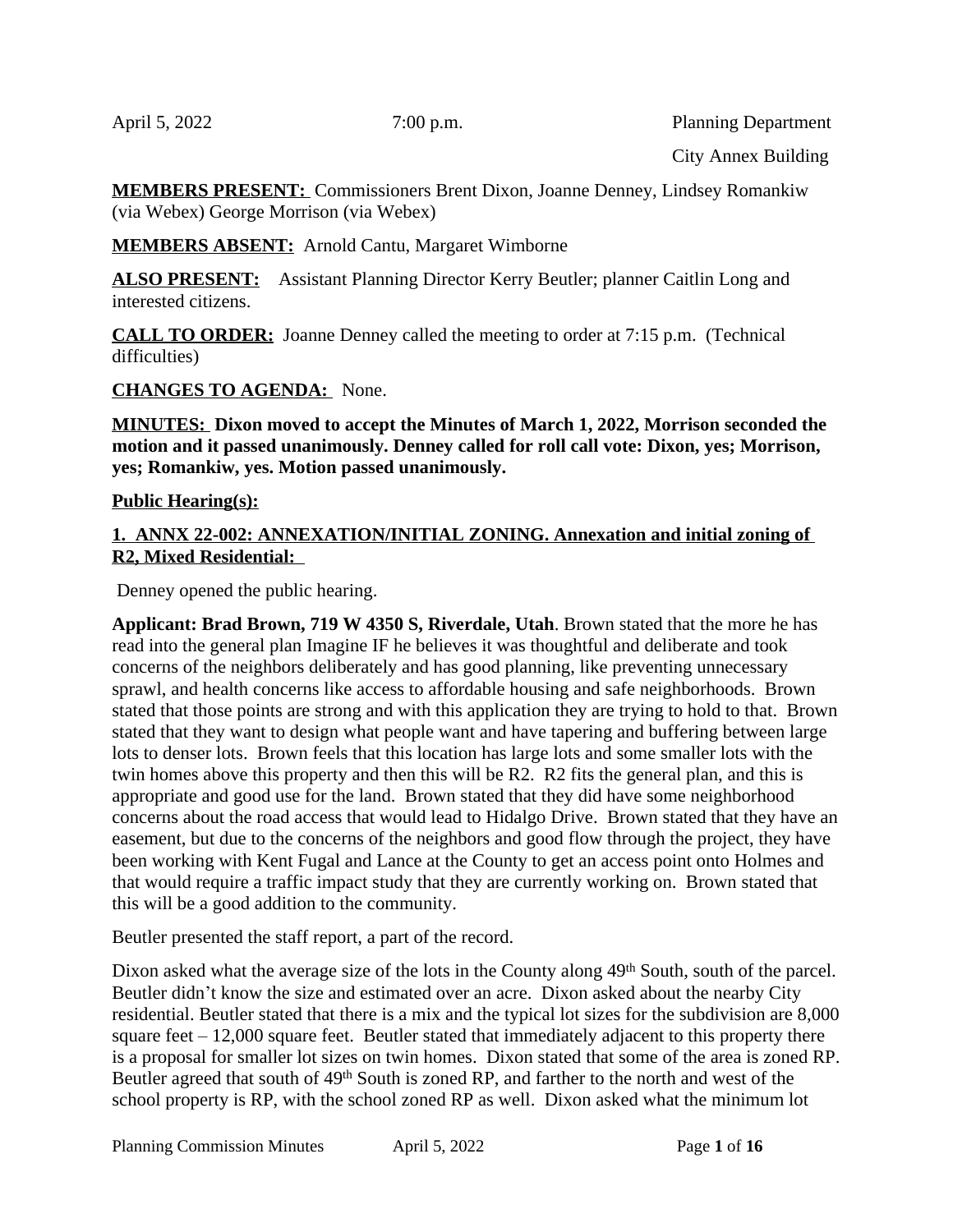size for RP. Beutler stated that the minimum lot size is 12,000 square feet. Dixon stated that currently in the area is a lot of large lots. Beutler agreed but directed him to Belmont Estates and some of the other existing City subdivisions, they are smaller than 12,000 square foot lot sizes.

No one appeared in support or opposition.

Denney closed the public hearing.

Morrison feels that this is a good fit for this intersection and is in favor of the proposal.

Dixon read from the staff notes under housing that talked about residents in Area 5 prefer new homes and a new subdivision with large yards and distance between neighbors. Dixon continued to read that some wanted to see more diverse housing, but many voiced that different types of housing would not feel that it would fit into the neighborhood. Dixon indicated that when he reads that it sounds like the neighbor want R1, not R2. Dixon asked why they are trying to fit R2 into an area that has larger lots with no R2 nearby, and it feels like spot zoning. Dixon doesn't understand why they would want to change it and put in R2. Dixon stated that R1 has a maximum density per acre of 6, and R2 is 17 units per acre, and that is almost 3x as dense. Dixon stated that there is nothing walkable in this area and he doesn't see the drive for the higher density.

Denney re-opened the public hearing.

Denney asked the applicant why they are asking for R2 when there is so much residential estate properties in the area.

**Applicant: Brad Brown.** Brown stated that the General Plan talks about the variability of housing and the comments from the neighbors voiced a need for variation. Brown stated that they need to do that correctly, and not with spot zoning. Brown stated that a lot of time and thought went into where and how this area should be designated in the Comprehensive Plan and this zone fits within that designation. Brown feels this is an incremental step in the direction of the Comprehensive Plan. Brown stated that this will be an isolated community that you cannot see from the roads, it won't change the fabric of the area of the neighborhood for those driving past. Brown indicated that this development will provide for the desires of the Comprehensive Plan of having the diversification of housing.

No one appeared in support or opposition.

Denney closed the public hearing.

**Dixon moved to recommend to the Mayor and City Council approval of the Annexation of approximately 1 acre of Section 16, T2N, R 38, with initial zoning of R1, Morrison seconded the motion. Denney called for roll call vote: Dixon, yes; Morrison, yes; Romankiw, no. The motion passed 2-1.**

Romankiw opposed the motion because she feels that R2 would be a good fit for this area, and it is a good transition zone between R1 and a more urban area.

## **2. ANNX 22-003: ANNEXATION/INITIAL ZONING. Annexation and Initial Zoning of R2 with Airport Overlay Limited Development Zone.**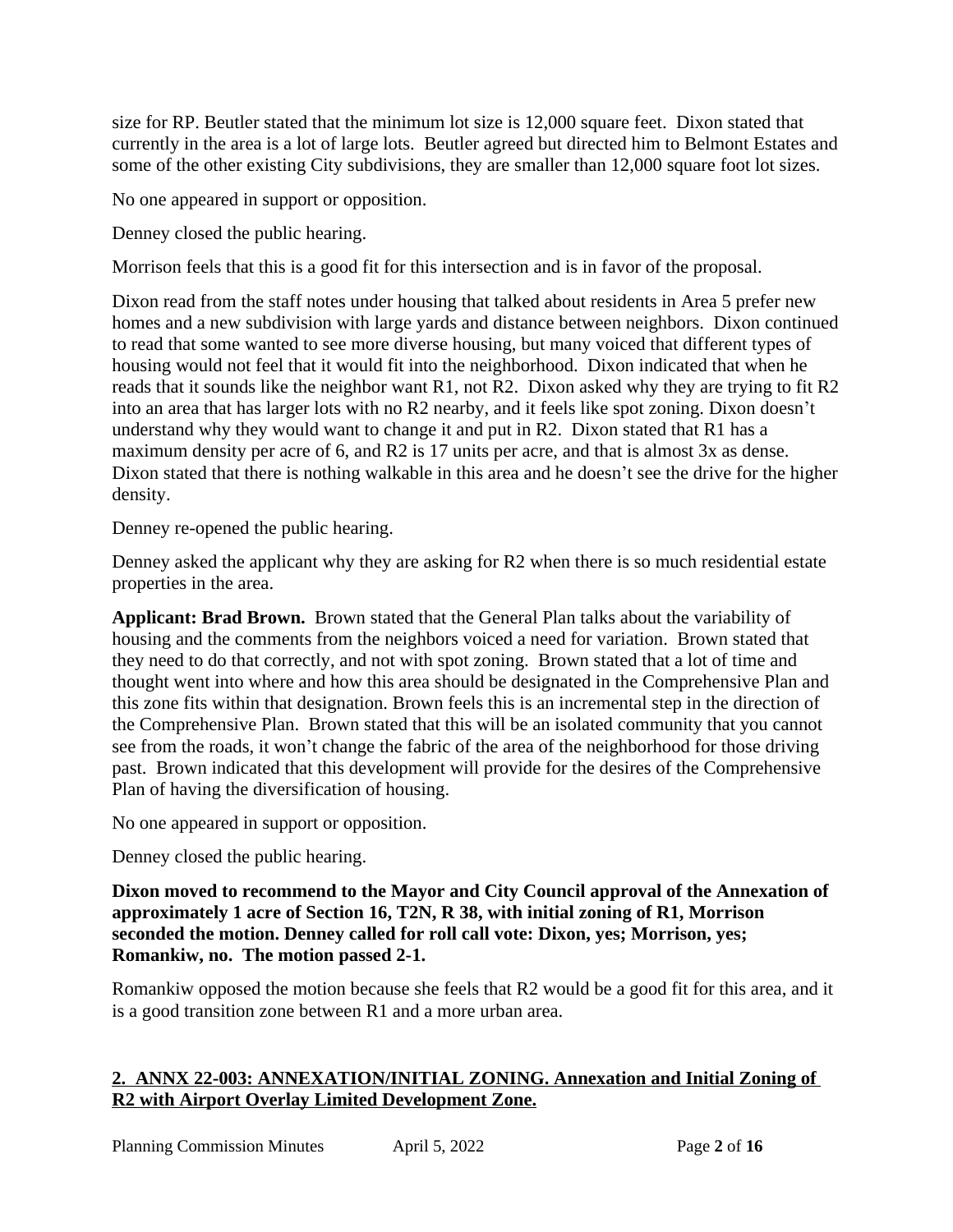Denney opened the public hearing.

**Applicant: Barry Bane, 2295 N. Yellowstone, Idaho Falls, Idaho.** Bane presented 5.6 acres on the corner of Bellin and Pancheri and is requesting annexation and initial zoning of R2. Bane indicated that this property has an in-fill feel to it, and part of it is a County island, with the exception of the County properties to the north. Bane indicated there is R1 in the area, R2, PB and Commercial, so it is a mixed-use area. Bane feels this proposal fits the comprehensive Plan to be able to have a walkable neighborhood. Bane stated that the property would have a walking path along Pancheri that would connect to the existing path, and that will help the walkability and bike ability of the property to the surrounding schools. Bane stated that this is on the edge of General Urban and Suburban. General Urban has a variety of housing types, including small single units, tri-plex, 4-plex, courtyard, bungalow, etc., and suburban states that the area contains a variety of housing types such as single unit, accessory dwelling units, duplexes, tri-plex's, etc., and they should contain a mix of housing types, price points and sizes, and should not be exclusively detached single family dwellings. Bane indicated that this area does have a mix, with duplexes to the east, single family detached surrounding the parcel, multi-family PUD and townhomes to the west, so R2 will fit the Comprehensive Plan and will fit the existing use of surrounding properties. Bane stated that this property has easy access to roads without going through existing subdivisions. Bane stated that Belin is a major collector and Pancheri is a minor arterial, so allowing this higher density on the corner would be good to get people out to the streets. Bane stated that any R2 structure built on this property would be required to have the setbacks and buffers that are required to be against R1 which is a 25' rear yard setback, and other landscape buffers and requirements. Bane has talked to engineering about access and spacing of access from the intersection and they feel that they can meet the requirements. Bane stated that access of the lots would not be coming off of Pancheri or Bellin. Bane stated that this would be hard to do as R1 because it could not meet the City's Access Management Plan for having each driveway come off of Pancheri or Belin, so the proposed R2 would allow for one entrance and one entrance out spaced the farthest away from the intersection. Bane stated that this focuses on infill for the City, using existing utilities and controlling sprawl. Bane stated that they are looking for a medium density.

Dixon asked how far back from Pancheri would the access point be on Bellin. Bane indicated that it is 210'. Dixon asked how deep the property is. Bane was unsure of the depth of the property. Beutler indicated that it is 300+'. Dixon stated that if Brandon Drive extended through to this property, it would put Brandon too close to the intersection. Bane agreed that Brandon would be too close. Dixon stated that would support Bane's comment about not being able to have a road with houses on either side.

Long presented the staff report, a part of the record.

Dixon asked if there is a light at Bellin and Broadway. Dixon stated that Bellin north of the subject property will go to a County profile with no curb and gutter or sidewalks because there is County on both sides. Dixon asked if there is a provision to upgrade that road if it remains County. Long indicate that the developer is required to update the road along their property, but beyond that nothing. Dixon confirmed that Pancheri is widened in that area. Long indicated that a part of the road is widened in that area.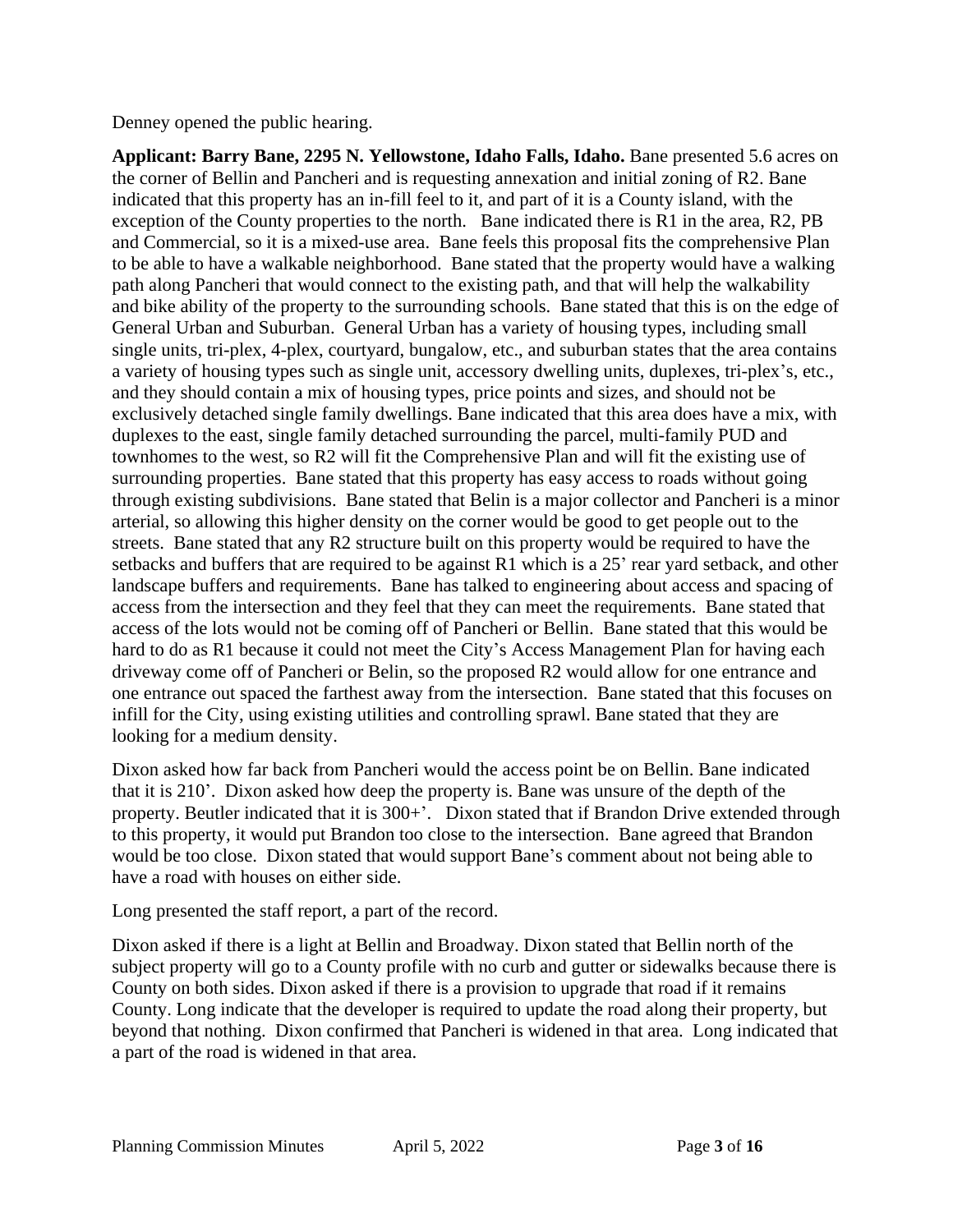#### **Support/Opposition:**

**Weston Davis, Esq., 490 Memorial Drive, Idaho Falls, Idaho.** Davis is present representing his parents Bart and Mary Ann Davis. Davis' parents were unable to be in attendance. Davis showed where his parents' property is on Bellin Circle. Davis is familiar with the area as he grew up here. Davis has advised planning and zoning commissions, so he recognizes the difficult task. Davis understands that the Commission doesn't have control of the applications that are made, but they do have control over what applications go out. Davis appreciated Dixon's comments in the last hearing. Davis stated that when someone makes a request for an annexation request, they don't have an entitlement to development, as it is an initial zoning application, so these can be denied without the concern of lawsuits being filed. Davis stated that the Comprehensive Plan needs to be followed and used as a guide. Davis stated that the application states a number of factors to which the Comprehensive Plan considers. Davis stated that the zoning that surrounds this property is A1 zoning. Davis' father attended the hearings when the portion west of this area was zoned. Davis stated that generally you would see high density moving towards low density. Davis stated that based on high opposition, the City of Idaho Falls recognized the need for a buffer between what is presently R2 and the 3 rows of lots to the estate property zoned RA1 in the County. Davis stated that if you go from R2 to R1 to R2 to R1 you sandwich all the people who have invested money into their property, and they are sandwiched between 2 high density areas and the residents to the north. Davis stated that the developer has to develop his portion of the property, but the entire road to the south will have to be widened because with 17 units per acre that is up to 95 units in the area, which can be permitted, with 200-300 residents, and 150 cars. Davis stated that the other issue is when you move north along South Bellin towards Reeds Dairy, you don't have a traffic light at Pancheri and Bellin, and who will pay for the signalization of the road. Davis added that the road moving north would need to be expanded and who will pay for the road expansion when both sides are County property. Davis stated that the traffic will be able to access Pancheri, but the majority will go to Bellin to get to Broadway. Davis feels this is creating an issue pertaining to traffic. Davis stated that all of the property owners have made investments to their property and when you move from high density to low density to high density there becomes a question of transiency and what does that teach people about the area when you aren't following general Euclidian Zoning Principles and moving from a high density to lower density. Davis feels that if the City starts bouncing around between R2, R1, R2, it will give a message to developers and residents. Davis feels the comments made by Dixon in the last hearing are comments his parents would share on this application. Davis stated that the development to the east is zoned R1 and is a beautiful development and is the type of development and density that wouldn't have an adverse impact on the properties to the north. Davis stated that the demands on public service, law enforcement, wouldn't be at such a level that the City would be behind the 8 ball as it pertains to the needs for development. Davis' parents are concerned about jumping over the R1 and unraveling the buffer that the City intentionally spent hours creating. Davis stated that this is a unique part of town and if that unravels the area will start to lose its identity and compromises the value to the properties. Davis stated that the application that has been made has no entitlement to develop that property as it is zoned A1 in the County, so amending this request to an R1 application does put pressure on the application to decide how to develop, but that is their choice in trying to develop the property in the first place. Davis has a concern as to what would be permitted if R2 is allowed, including multi-unit dwellings, day care, manufactured homes, PUD's. Davis stated that once you zone and open the door, those things are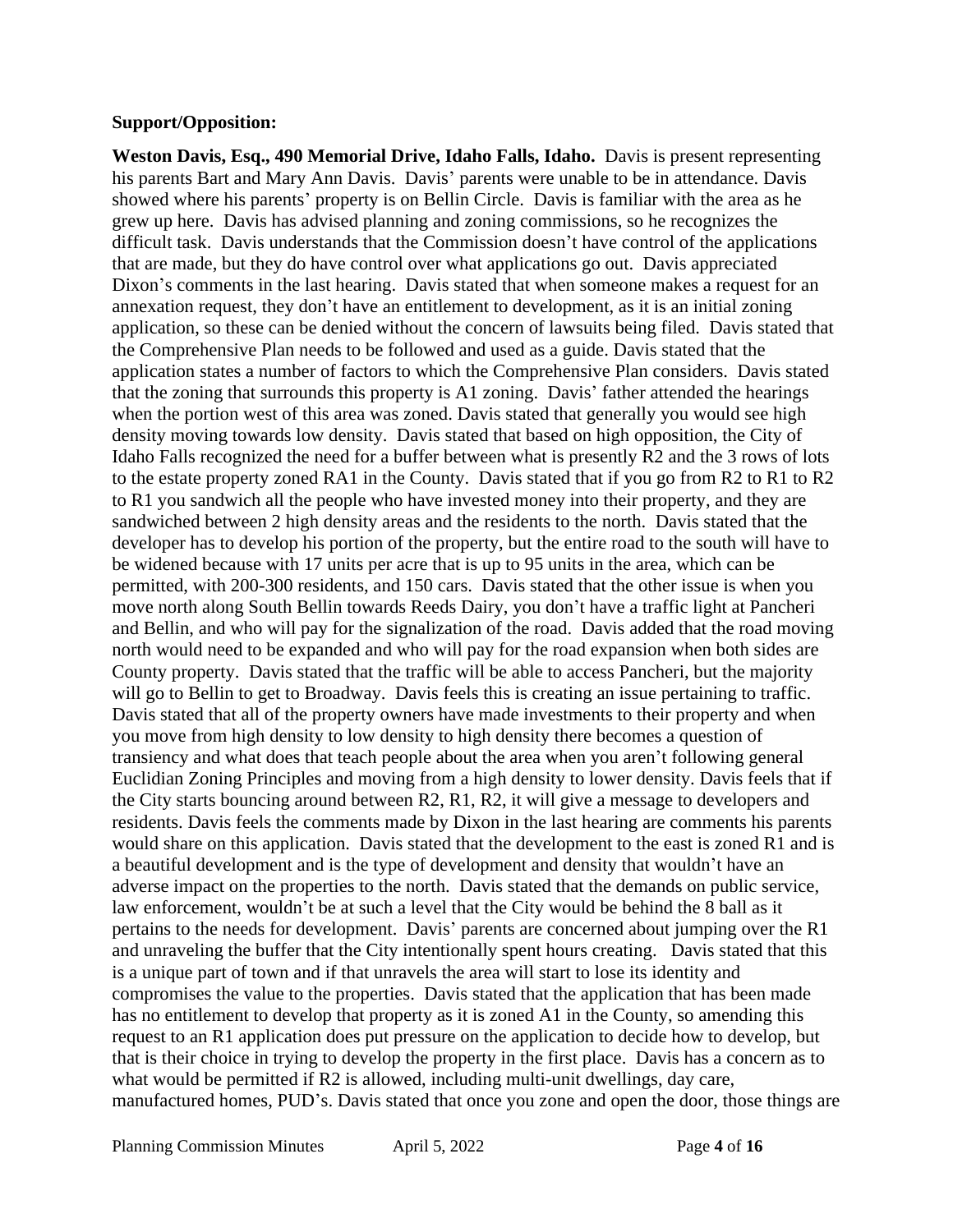permitted and that is where the City starts to get into hot water about property rights when something is zoned, and something is permitted. Davis wished that it was an R1 application as his parents would have a different view on the proposal. Davis stated that the City can require more of the developer to the extent the development does affect the overall area, including adjacent intersections and property to the north and west of the property. Davis requests that this application be denied and would encourage the developer to come back with an R1 zoning application.

**Shante Anderson, 2677 Bellin Circle, Idaho Falls, Idaho.** Anderson's property directly borders the subject property. Anderson supports the need for growth in Idaho Falls. Anderson doesn't feel that there is a need to immediately and temporarily house an incoming population through apartments or multi-unit complexes as the Idaho Falls needs single family dwellings or dual homes to allow for the growth of the population. Anderson stated that it will contribute to and build the community through more stable, permanent, and invested residents. Anderson is concerned with the annexation. Anderson agrees with Davis comments on the smoothness that would be loss from the City to the County land if this property was zoned R2. Anderson stated that the property north of the subject property is 1-2 acre lots. Anderson stated that the guidelines for R2 zoning are vague enough to allow the developer to do anything they want between single homes all the way up to 17 units per acre. Anderson stated that the developer could change their mind and increase the density of the housing, which was done on the property to the west of the subject property. Anderson stated that there have been more R2 housing reapplied for in the past years where they were originally going to do R1. Anderson stated that the zone of R2 provides the opportunity to do a wide range of things but doesn't provide any protection to the neighboring residents. Anderson asked the following questions: Will the developer perform a traffic impact study, as the 2040 study shows no anticipated traffic congestion between Pancheri and Broadway on Bellin Road. Will Bellin need to be widened and who will pay for the widening. Does the developer have any plans or requirements to improve the borders of the property to soften the impact of things like children walking to school and noise control. Will the intersection of Pancheri and Bellin be signalized in the future, and it is likely due to the 5-lane road on Pancheri leading to this intersection and it will lead to a congested intersection. Anderson stated that the limitations to the access point were in reference to a non-signalized intersection, and if the intersection is signalized then the requirement is that the access point would be at least 650' from the intersection. Anderson stated that the depth of the property from Pancheri and Belling, north to Bellin Circle is only 500' so there would not be enough distance to have an access point onto Bellin if there was a light. Anderson stated that on the south border of the property going west, 650' takes you nearly to the end of the property. Anderson asked if the developer would be required to meet this statute Idapa Code 39.03.42. Anderson asked if the developer will be required to meet the standard 2 access points into the development if the number of units built require it for fire engine access, and where would the approaches go to meet Idapa standards. Anderson asked if the developer would consider buying a housing lot to the west so that they can connect a road like Murwood into the neighborhood. Anderson is concerned about the blasting that will be needed for the lava rock, and she is concerned about the well water disruption on her property. Anderson asked if the developer would be required to do TSDL testing for suspended solids and minerals in the well water and before and after and be required to right and repair damage. Anderson is concerned about their water rights to the New Sweden Irrigation Canal. Anderson thanked the Commission and asked for them to deny the application.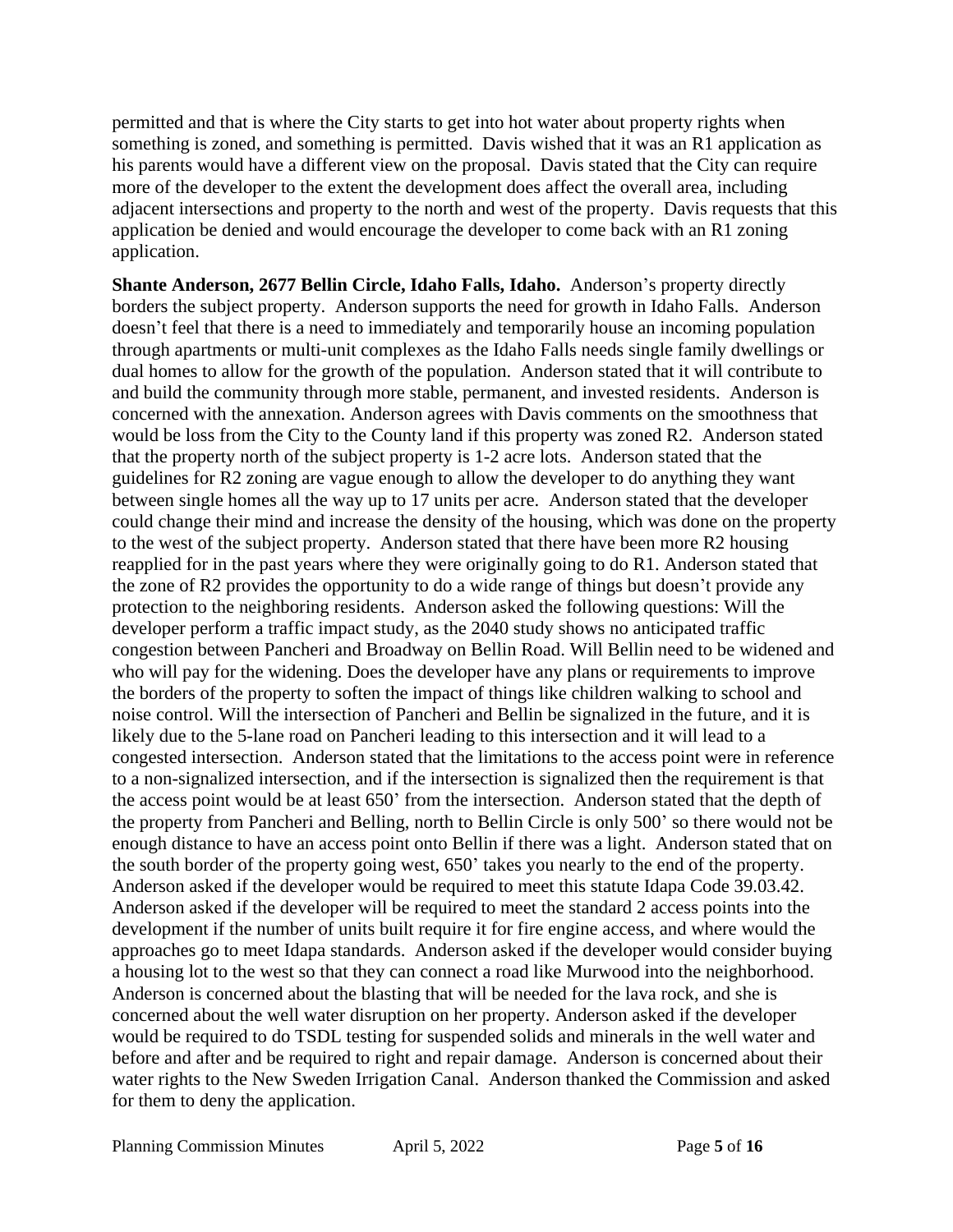**Sara Bower, 780 S. Bellin, Idaho Falls, Idaho.** Bower's property is on the edge of the property to the east. Bower looks forward to growth in the area. Bower recognizes there is a need for balance. Bower purchased her home with the intent for space. Bower would like to see R1 in that area so there is not so much jumping back and forth between densities. Bower is concerned for her property value. Bower asked the Commission to deny the application for R2.

**David Kimball, 878 S. Bellin, Idaho Falls, Idaho.** Kimball is the property owner. Kimball's grandfather built the house on the property in 1955. Kimball stated that when he was 16 years old there were no houses to the north, and they were just building structures towards Skyline. Kimball hasn't lived there but has seen the evolution of the property. Kimball stated that there are several issues that have been brought up. Kimball stated that the agricultural designation on the property is basically unusable because of the houses built around the property and in the last 6 years he hasn't been able to get anyone to come and harvest anything on his land because of the traffic patterns, etc. Kimball stated that in the discussion for R1 there was question about access. Kimball stated that this property is on a hill and putting different access points like individual lots, there would be issues with the access points. Kimball stated that there is a light on Bellin and Broadway. Kimball stated that on Bellin and Pancheri he is under the impression that when the City bought the property on Bellin corner from his father it was to be prepared to have a traffic signal, and they can easily do that when the decision was made. Kimball stated it is inevitable that his property will be annexed into the City at some point and the lay of the land they feel that R2 use would be an efficient use of the property. Kimball stated that to the east there is multi-family units, to the west there is single family home, then multi-family units. Kimball stated that development without doing multi-family development is challenging. Kimball has had people that wanted him to keep the property the same but didn't want to buy the property. Kimball is requesting that the Commission grant the application and zone the property R2.

**Carl Bower, 780 S. Bellin, Idaho Falls, Idaho.** Bower stated that when they left home at 5:30 today the traffic was backed up to two car lengths from Bellin Circle, and it is that way every day, and adding 150 cars will not make the traffic better. Bower is concerned that he can't leave his house between 5-6:30 at night.

**Shante Anderson, 2677 Bellin Circle, Idaho Falls, Idaho.** Anderson wanted to speak to points that Mr. Kimball the property owner made. Anderson stated that they compared the neighborhood to the east with its driveways and the dual homes with driveways facing inward on the development. Anderson asked if they can do the same sort of development done respectfully in that property under an R1 zoning with the driveways pointed inward without problem of having to access Pancheri or Bellin. Anderson stated that since there is already development started on a traffic light on the intersection of Pancheri and Bellin, then it should deem that the statutes for access points be distanced adequately from that signal, which as she understands, would eliminate the access point on Bellin to this property.

**Ann Bingham, 715 Box Wood, Idaho Falls, Idaho.** Bingham's home is in the "buffer" and when she bought her home 2 years ago, she appreciated what was behind her home with the properties lining Belling Road. Bingham bought her lot specifically knowing it would be quiet and that her backyard would be protected, and that her investment would be protected. Bingham bought on the west side because the west side has a quiet nature. Bingham knows growth will come, but she bought specifically looking at what the neighborhood could offer with the County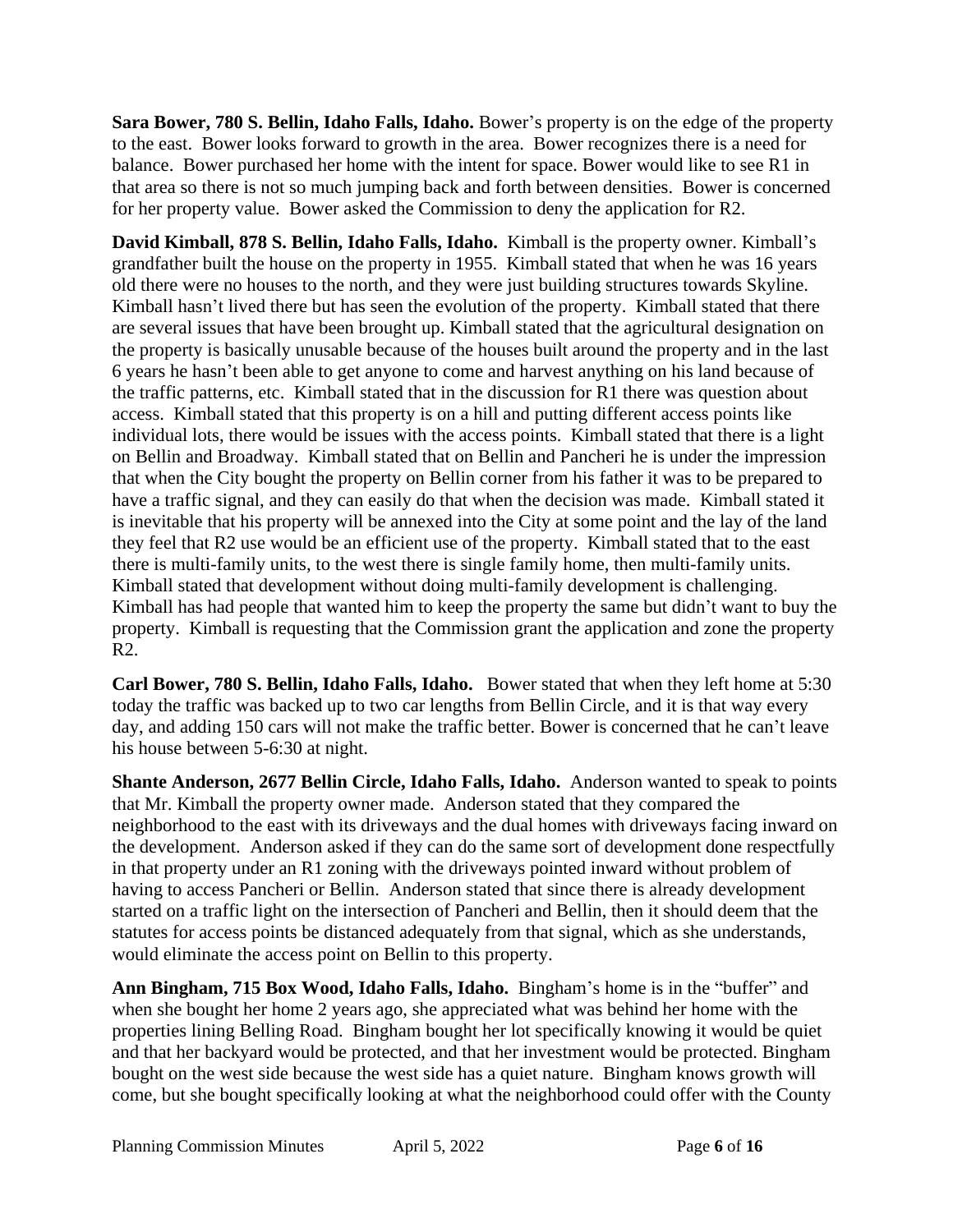buffer. Bingham encourages the Commission to continue the quiet nature by not bringing more traffic to that intersection.

**Brad Miles, 150 N. Main Street, Heber City, Utah. (Developer).** Miles thanked the neighbors for their thought-out concerns and comments. Miles wants to try to mitigate the concerns of the neighbors. Miles wanted to clarify that the annexation is over 5 acres, but they are buying 4.675 acres x 17 = 79. Miles indicated that the City has design guidelines, landscape guidelines, open space guidelines, setbacks, landscaping, and in reality, they can never get 17 units to the acre. Miles stated that the R2 zone limits them to 4 units per building, so you cannot do a 9 or a 10 plex. Miles stated that with that limitation it will create a feel of lower density. Miles stated that they have been working through the process and they already know they cannot get 17 units per acre.

Dixon asked if the hill and elevation will impact the ability on how far back from the street they will need to develop. Miles stated that they have started some initial design and have done some testing to see how deep the lava rock is. Miles stated that they haven't gotten to design, and they are starting to understand the depth of the manholes that are across the street and where they can connect, and the depth of the manholes will drive what the finished grade elevation will be. Miles stated they are trying to bring the road in as far west of the hill as possible, so they can have some units above on the hill. Dixon stated that the R2 to the west has a drainage collection area between them and the arterial which gives more set back, and Dixon didn't know if there would be a requirement or ability to do something similar.

**Applicant: Barry Bane, 2295 N. Yellowstone, Idaho Falls, Idaho.** Bane stated that they would be required to have the regular setbacks from the road which are 25'. Bane stated that the elevation issues can be handled multiple ways, but they aren't sure how the design will play out yet. Bane stated that anything that is done will have to be looked at by City staff, engineer, public works, and complying with code and design requirements. Bane stated that they have looked at the Comprehensive Plan and it supports the R2 in that area with the general urban and suburban designation that talks about Bungalows, townhomes, duplexes, trip plex's, four plex's, and residential developments should include a mix of housing types, price points and sizes and should not be exclusively detached single dwelling units. Bane feels that the R2 does comply with that Comprehensive Plan. Bane stated that it also talks about Idaho Falls needing to understand the long-term consequences of its land use decisions, and it cannot continue to have policies which are overly favorable to large lot subdivisions, requiring new roads, and increased City boundaries, but rather more compact developments that utilize existing infrastructure, and this development does follow that. Bane stated that the City doesn't want a street to go through this development and have more roads to maintain. Bane stated that the streets through this development would be private streets and be privately maintained. Bane stated that they will be required to upgrade Pancheri and Bellin on their frontage. Bane stated that road upgrades come from traffic studies, warrant, and a road isn't just upgraded out of the blue. Bane stated that if a traffic study is required when they move on to the design stage of the development, they will do that study, and any upgrades that the traffic study indicates are necessary to do. Bane doesn't know if there is a light going in or not, and it has not been brought to his attention one way or the other. Bane stated that the engineer has not stated that a light would be warranted just by this development. Bane stated that they will have to maintain fire compliance through the site, and at their meeting with fire and engineering they have discussed the requirements and they will fully comply with all requirements. Bane stated that he cannot talk to blasting as they aren't to that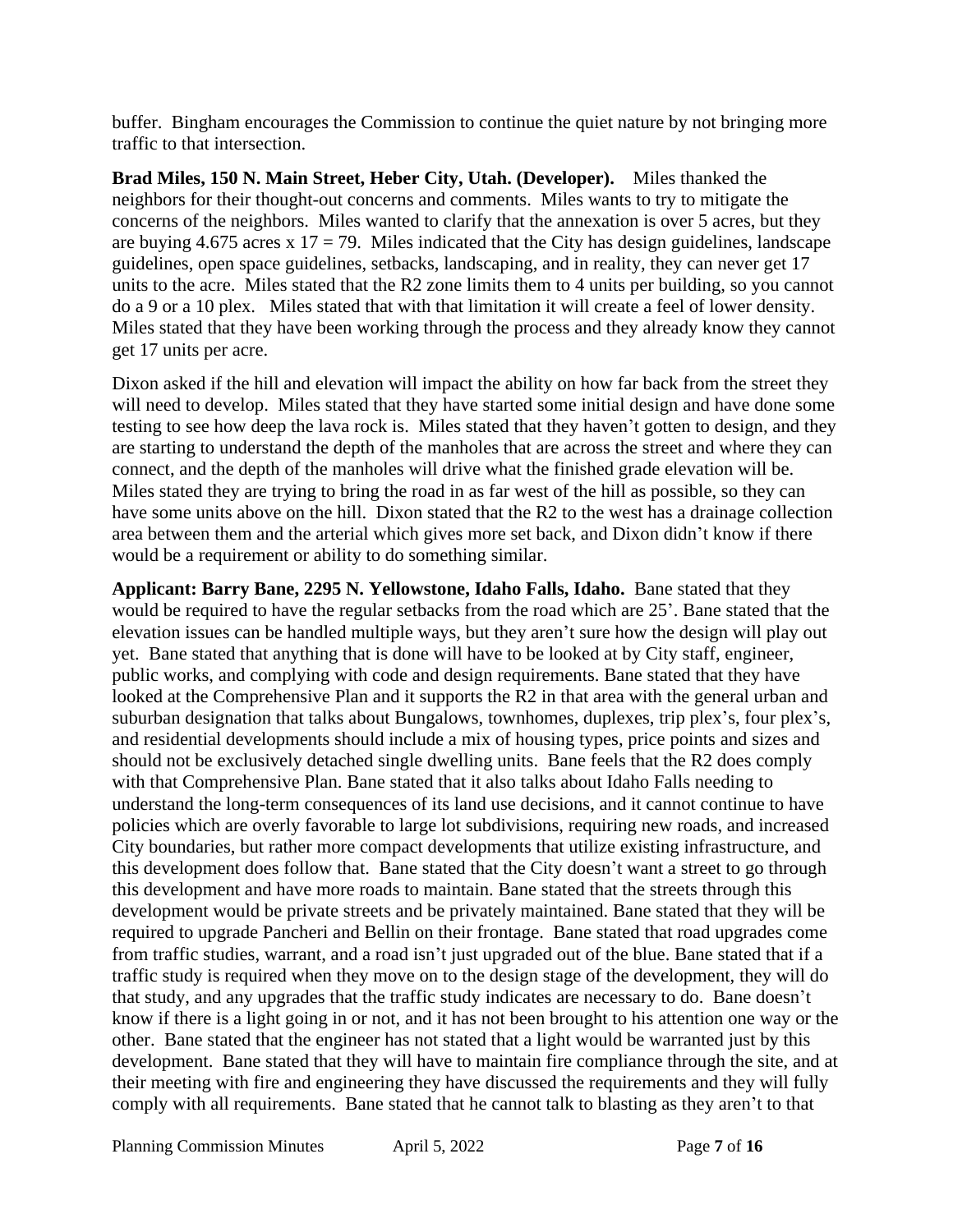point yet. Bane stated that there is a canal to the east and prescriptive easements come with the canal and they will keep that canal running through the area, whether it is moved over, and they will work with the irrigation department on how to do that. Bane feels that the transition from high density to low density needs to come from intersections as well. Bane indicated that the Comprehensive Plan wants the higher and medium densities near intersections, so this does meet that requirement. Bane stated that all of the buffering to the north and along the west to the single-family residents will be put in place and all requirements will be complied.

Denney closed the public hearing.

Morrison thanked the residents for their input. Morrison stated that it doesn't matter what roads they build, there will always be more traffic. Morrison stated that there are many multi-family units in the area. Morrison stated that having open fields to protect your view, comes with a chance that there could be something built on it. Morrison feels that R2 is the best for this area.

Dixon feels that unlike the previous property, this property is actually on the arterial, on the corner, it does have higher density nearby, instead of everything being large lots, low density. Dixon understands the argument about buffering, but it is important to have higher density next to roads able to handle higher traffic. Dixon supports R2.

Denney asked what would trigger a traffic study. Beutler indicated that according to the Access Management Plan would come when there are going to be 100 or more trips generated by the development during the peak period, and that will come at the time of subdivision platting when they will know more of what type of development will be going in. Denney asked if a PUD can be built in an R1 as well as an R2. Beutler agreed and indicated that PUDs are allowed in all residential zones. Dixon asked if the underlying zone changes what they can do with the PUD and effect the overall density. Beutler stated that each zone district has an allowed density and with a PUD some of the zone designations receive an increase in density for example the R1 allows for 6 units per acre and within a PUD that density goes up to 8 units per acre.

**Morrison moved to recommend to the Mayor and City Council approval of the Annexation and Initial Zoning of R2 with Airport Overlay Limited Development Zone for 5.09 Acres of SE ¼ of NE ¼ Sec 22, T2N, R 37 E, as presented, Dixon seconded the motion. Denney called for roll call vote: Dixon, yes; Morrison, yes; Romankiw, yes. The motion passed unanimously.** 

## **3. ANNX 22-007: ANNEXATION/INITIAL ZONING. Annexation and Initial Zoning of R1, Single Dwelling for a portion of the Gustafson Canal.**

Denney opened the public hearing.

## **Applicant: City of Idaho Falls.**

Long presented the staff report, a part of the record.

No one appeared in support or opposition.

Denney closed the public hearing.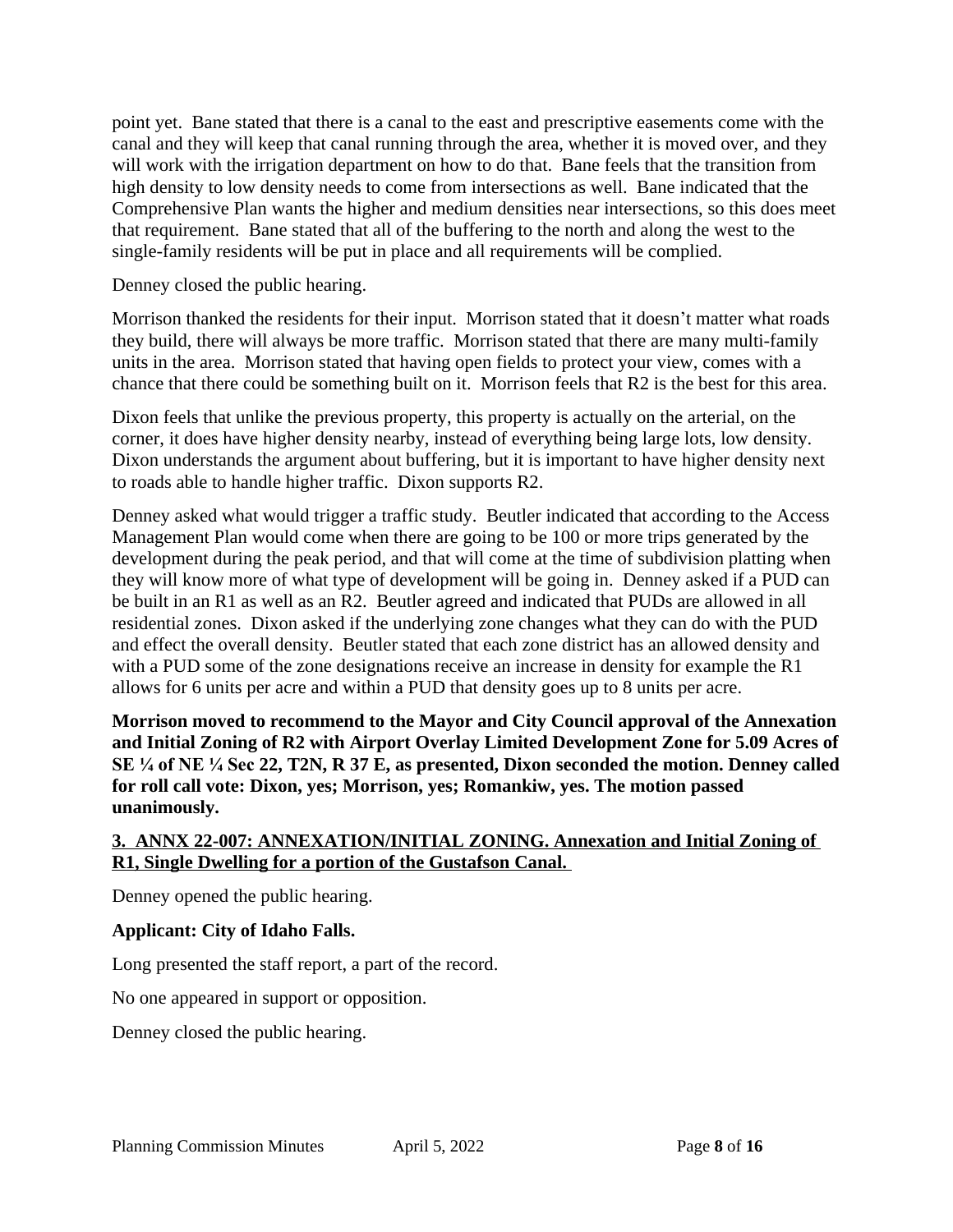**Dixon moved to recommend to the Mayor and City Council approval of the Annexation and Initial Zoning of R1 for a portion of the Gustafson Canal, Morrison seconded the motion. Denney called for roll call: Dixon, yes; Morrison, yes; Romankiw, yes. The Motion passed unanimously.** 

Denney called a recess until 9:00 pm.

Denney called the hearing back to order.

# **4. PLAT 21-037: PRELIMINARY PLAT. Wasatch Apple Subdivision.**

Denney opened the public hearing.

**Applicant: Kaiden Fuhrman, Horrocks Engineers, 2194 Snake River Park Way, Idaho Falls, Idaho.** Fuhrman stated that this was brought in February for annexation and zoning. Fuhrman showed the property as a vacant lot along Holmes Ave, south of Home Depot, and near the Apple Athletic Club. Fuhrman indicated that there is a zone line proposed as Jennie Lee Drive extends south to 25<sup>th</sup> Street. Fuhrman showed that on the west side there is LC and east side of Jennie Lee would be R2 residential. Fuhrman stated that the developer held a neighborhood meeting in October, and all residents within a 350' radius were notified. Fuhrman stated that they did get a lot of feed back from the residents. Fuhrman stated that with this 60 acre parcel they are proposing to do the improvements for this area with 7 buildable lots scattered throughout the acreage. Fuhrman stated that they are proposing that Jennie Lee Drive will be extended south to 25<sup>th</sup> Street, and Mojave Street will get developed to the west to tie into Jennie Lee Drive. Fuhrman stated that they are providing all the improvements and infrastructure along Jennie Lee Drive, they are doing the improvements along 25<sup>th</sup> Street and they will keep the iconic feel of 25<sup>th</sup> Street with the continuation of the landscape median and planning on providing any turn in lanes for the development. Fuhrman stated that they have completed a Traffic Impact Study on the property, and it is currently going through the City Engineering and Horrocks, and they are addressing anything that is warranted on the traffic impact study, including turn lanes, on the approaches as needed. Fuhrman showed Jennie Lee extending down and is designated as a major collector with an 80' right of way. Mojave has a 60' right of way, and  $25<sup>th</sup>$  street will be expanded to the north to approximately 90' right of way. Fuhrman showed the approaches with 2 along Jennie Lee Drive and 4 approaches on 25<sup>th</sup> Street, and the approaches have been placed to meet the BMPO Access Management Plan and vetted with City Engineering. Fuhrman stated that Jennie Lee Drive will go straight through following BMPO's Access Management Plan.

Morrison asked about the 2 smaller lots behind Apple and what access do those lots have. Fuhrman stated that was brought up by City Staff and is being addressed. Fuhrman showed that the 2 lots on the north end will likely be joining the Apple Athletic Club so they will be providing access to the lot from Jennie Lee with an easement through the lot to the east, and when it develops out, they will receive access from the north from Apple Athletic Club.

Dixon asked about calming the traffic on Jennie Lee Drive, and a straight shot makes people drive fast. Dixon stated that earlier when they brought the annexation, they had discussed possible a bow to the west on Jennie Lee, and why have they made it a straight shot. Fuhrman stated that there were a few reasons, Fuhrman stated they were trying to line up with existing infrastructure, and there is a pathway to the south that goes into the Ridge Crest Development.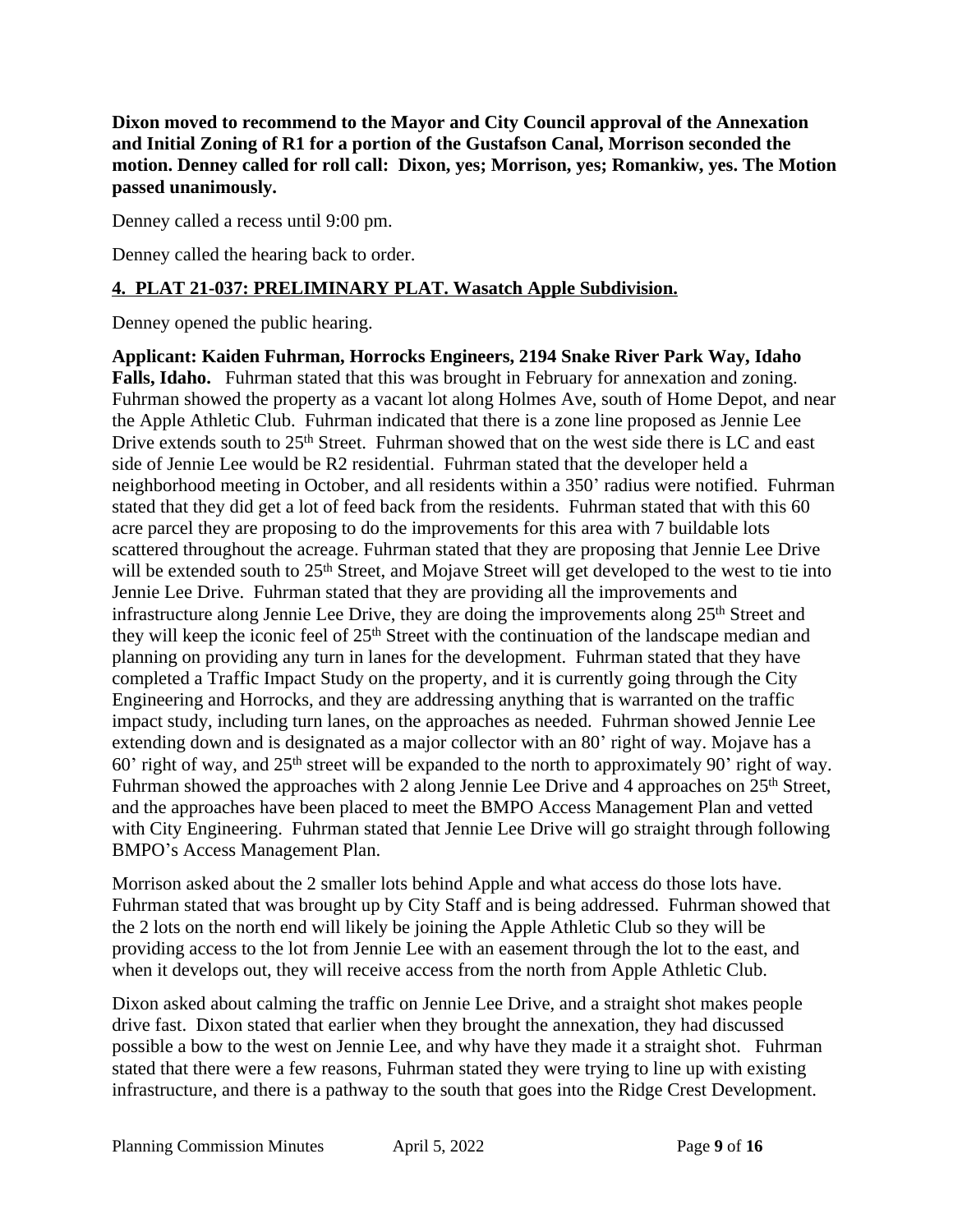Fuhrman stated that they kept it straight so they can accommodate and lessen the traffic through the Jennie Lee Subdivision. Fuhrman stated that the closer and straighter shot that they were able to make Jennie Lee to convey the traffic more efficiently, and it will allow everyone to use it easier, and quicker than going through the neighborhood. Dixon asked what they are thinking of for the 7 lots. Fuhrman stated that it is all preliminary, and this is a preliminary layout. Fuhrman stated that the east side of Jennie Lee in the R2 zone would be residential, likely twin homes. Fuhrman stated that in the LC zone on the west they are thinking higher density residential in the middle, with commercial on the far west side keeping with the commercial belt along Holmes.

Stevens presented the staff report, a part of the record.

#### **No one appeared in support or opposition.**

Denney closed the public hearing.

Morrison is excited to see this get underway.

Dixon appreciates them maintaining the concept of 25<sup>th</sup> Street. Dixon feels that will help with the separation from the parking at the park. Dixon liked seeing the access points, and thanked applicant for the preliminary outline of what could be built.

**Morrison moved to approve the Preliminary Plat for Wasatch Apple Subdivision, as presented, Romankiw seconded the motion. Denney called for roll call vote: Dixon, yes; Morrison, yes; Romankiw, yes. The motion passed unanimously.** 

**Dixon moved to accept the Reasoned Statement of Relevant Criteria and Standards, Morrison seconded the motion. Denney called for roll call vote: Dixon, yes; Morrison, yes; Romankiw, yes. The motion passed unanimously.** 

## **6. PUD 21-007: PLANNED UNIT DEVELOPMENT. Cassiopeia Town Homes.**

Denney opened the public hearing.

**Applicant: Barry Bane, 2295 N. Yellowstone, Idaho Falls, Idaho.** Bane is presenting 3.01 acre parcel that is currently vacant, and zoned TN, and off of Cassiopeia to the north and Lola to the south. Bane stated that without a PUD the TN zone allows for 15 units per acre, and with the PUD they are allowed 17 units per acre, and they are proposing 16 units per acre for a total of 48 units on this site. Bane showed that they are proposing two access points into the site from Cassiopeia. Bane stated that initial concepts were to build town homes that would face the public street, and the only way to develop in the TN neighborhood would have all the homes facing north, and they did look at that, and it is an option, but the developer has decided to move forward with the PUD concept. Bane stated that the PUD concept will allow more common open space with the required 25% open space. Bane stated that a PUD gives the additional common space, and the buffers along the streets, so a PUD gains more landscape and open space in the development. Bane stated that these homes will face common areas, rather than facing out the public street. Bane stated that they have met the landscape percentage requirement, and are providing 2 amenities, with one playground area that needs defined more. Bane stated that they put a French drain on either side of the storm pond to help the water dissipate faster. Bane stated that they have common area in between that have patio style meeting common area. Bane stated that they will connect to the City Street for sidewalks on the north and south. Bane stated that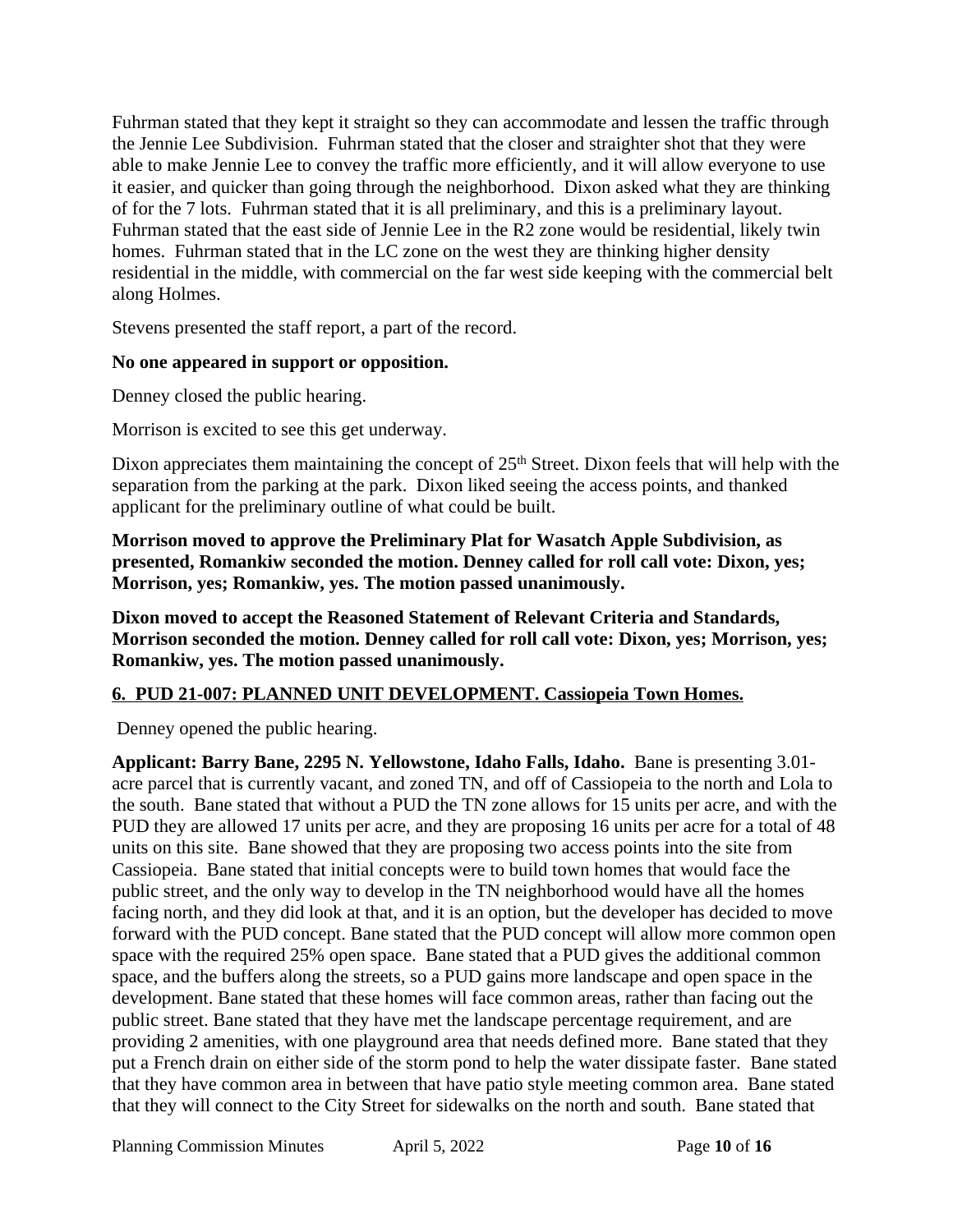they will be required to upgrade Cassiopeia along the north, and there are some issues with the water department and culinary water, and they are working with that, and a storm water problem that they are trying to remedy. Bane hopes that doing the PUD so no homes face Cassiopeia will make the sidewalk safer for pedestrians. Bane stated that the lots are planned to be single family attached homes and each one will have its own lot and sold individually, and they have to do a PUD because the lots do not face a public street. Bane stated that they are asking for one variance. Bane showed that the units are off set every other row, and there is a landscape requirement off of the street and every other row of units would encroach into the landscape requirement by 5'. Bane stated that they did that so the buildings would be offset, and it would add some variation rather than rows of buildings all the same. Bane stated that they can change that, but felt it was a nice variation. Bane stated that they have talked with one neighbor that has a fence and a gate to access the back portion, and the developer has been trying to work something out so he can have an access. Bane stated that both access points are off of Cassiopeia and not off of Lola, as the PUD on Dodson Drive (private drive) had concerns of people using the private drive. Bane stated that the properties on Cassiopeia have back yards facing Cassiopeia, so the congestion would be less coming off the north.

Dixon asked how wide the drive lanes. Bane stated that the drive lanes are 26'. Dixon asked if there is any guest parking. Bane stated that the plan for guest parking is on street parking. Dixon asked how many parking spots are on the street. Dixon stated that typically PUD's have guest parking. Bane stated that each unit has a 2-car garage, and they feel they comply with the requirement of the parking and the on-street parking should be sufficient. Dixon thinks that some of the homes on Cassiopeia have rear access onto the street. Bane stated that they all abut the street, but all the driveways come off the north.

Long presented the staff report, a part of the record.

Dixon stated that Cassiopeia is not developed to City standards on either side of the road and asked what will happen on the north side of the road. Long indicated that the north side will have curb and gutter. Dixon recalls that it is slightly down a hill, but there was rear access driveway, and asked if the City intends to provide them with curb cuts. Dixon asked where the two-story buildings in the vicinity were located. Long showed the townhomes near the development off of Dodson, and a house to the east of the development. Dixon asked about the setback from the street being equivalent to the setback of the existing houses and how does the setback of 20-25' compare to what is existing. Long stated that the setback does match. Long did a random sample of the homes and most homes have a 25-30' setback in the surrounding area, and Long added that 20' is the maximum for a TN Zone. Dixon stated that the TN Zone states that it should for in-fill match what is on the block. Long believes that the proposed 25' setback does match.

Morrison asked if the curb gutter will just be in front of the development. Long stated that curb gutter sidewalk will be along the developer's property and curb and gutter would be on the north side of Cassiopeia.

## **Support/Opposition:**

**Randall Wheeler, 801 Saturn, Idaho Falls, Idaho.** Wheeler is located on the northwest corner of Saturn and Cassiopeia. Wheeler thanked the Commissioners for the hearing so they can voice opinions. Wheeler indicated that several of the houses along Cassiopeia have driveways that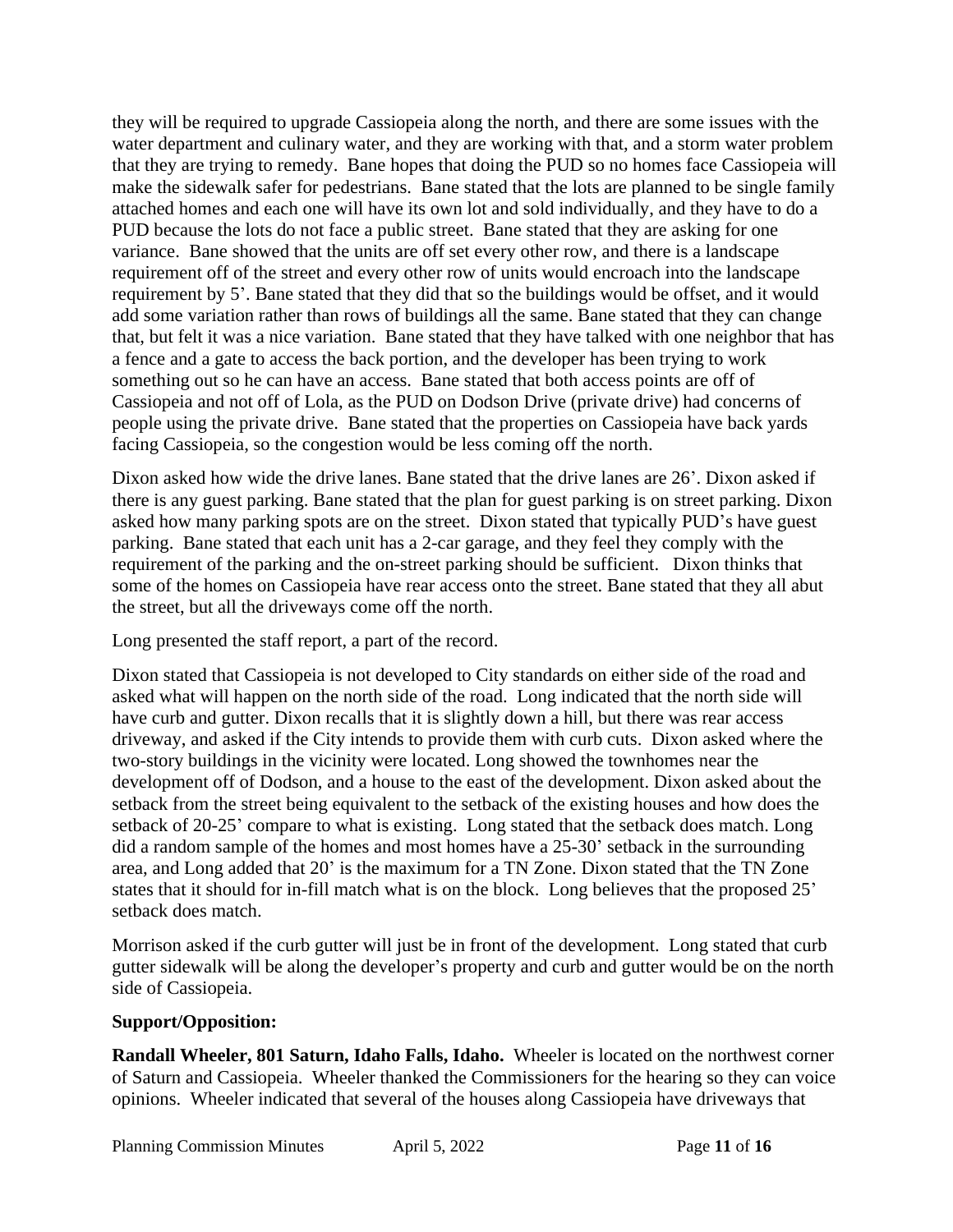come out on to Cassiopeia. Wheeler stated that other than the Dodson apartments, the only other two-story building in the area is the old Harrington property which is on the southwest corner of Saturn and Cassiopeia. Wheeler asked where it is listed in the PUD and read "the established setback of a residential properties contiguous or across the street from the PUD shall constitute the minimum set back for the perimeter area of the PUD." Wheeler stated that his setback is 30'. Wheeler added that across the street from the PUD to the south the setback is 40'. Wheeler stated that he had to get a variance for changes made to his property and they made him measure his setback from the inside edge of the sidewalk, not from the street. Wheeler asked where they are measuring from for this setback. Wheeler stated that if he has to follow the setback rule, then this PUD should have to follow the same rules. Wheeler stated that as close as he can read on the print, the setbacks from the inside edge of the sidewalk is 13' or 21' which is not the same as the contiguous properties. Wheeler stated that the landscape strip that goes between the sidewalk and the street should have a minimum width of 20', and this PUD shows 7', so that doesn't match. Wheeler stated that if they do the PUD, they have to follow the rules. Wheeler stated that the common space that goes along the south edge of the buildings that run north and south. Wheeler read that "common spaces shall not include areas within any driveway, parking area, sidewalk contiguous to the public or private streets, required landscape strip, or buffer." Wheeler doesn't know how they can count along the south edge of the north and south buildings as common strip, because it is next to the road, and if that is not allowed, they do not make the 25%. Wheeler stated that this has been a thorn in the side of all residents since it started. Wheeler stated that he heard a statement that the owner/developer had contacted all of the surrounding residents to invite discussion. Wheeler stated that he was never contacted, and neither were many of the neighbors. Wheeler does want the property developed, but into single family homes. Wheeler stated that within  $\frac{1}{2}$  mile of this property there are over 200 apartments. Wheeler is concerned about the kids that walk down the street and adding 96 cars to Cassiopeia will be dangerous.

**Ruther Byron, 1553 Beverly, Idaho Falls, Idaho.** Byron grew up in her house on Beverly. Byron is opposed to the Cassiopeia Townhomes. Byron stated that it is difficult to get out on Skyline and Saturn. Byron couldn't get onto Skyline turning left and would have to go down to Saturn and it would take her 15 minutes to get out of her neighborhood. Byron stated that now that Saturn is opened from Pancheri to Grandview it has increased the number of cars traveling on Saturn. Byron stated that the traffic on Skyline can be backed up from Broadway all the way to Shasta and sometimes to Grandview. Byron called the City Planning office and asked about a traffic study and was told it wasn't required because it was zoned as high density. Byron feels that is short sided and turning a blind eye to an already huge problem. Byron stated that 96 cars are a lot. Byron has never been contacted by the developer for a meeting. Byron stated that when the developer talked, he had indicated that the people in the neighborhood were for the development. Byron is not for the development. Byron wants the neighborhood to retain its integrity and it is important to consider the current residents, rather than just the out of state developers. Byron asked the Commission to consider the current residents in making their decision.

**Terry Dawson, 763 Colorado, Idaho Falls, Idaho.** Dawson is concerned that there are already so many multi-family homes (apartments) within ½ mile of this development and if you extend just 2/10 of a mile you go up another 48 apartments that are being built. Dawson is concerned for the traffic. Dawson stated that Saturn is a school zone and heavily traveled with parents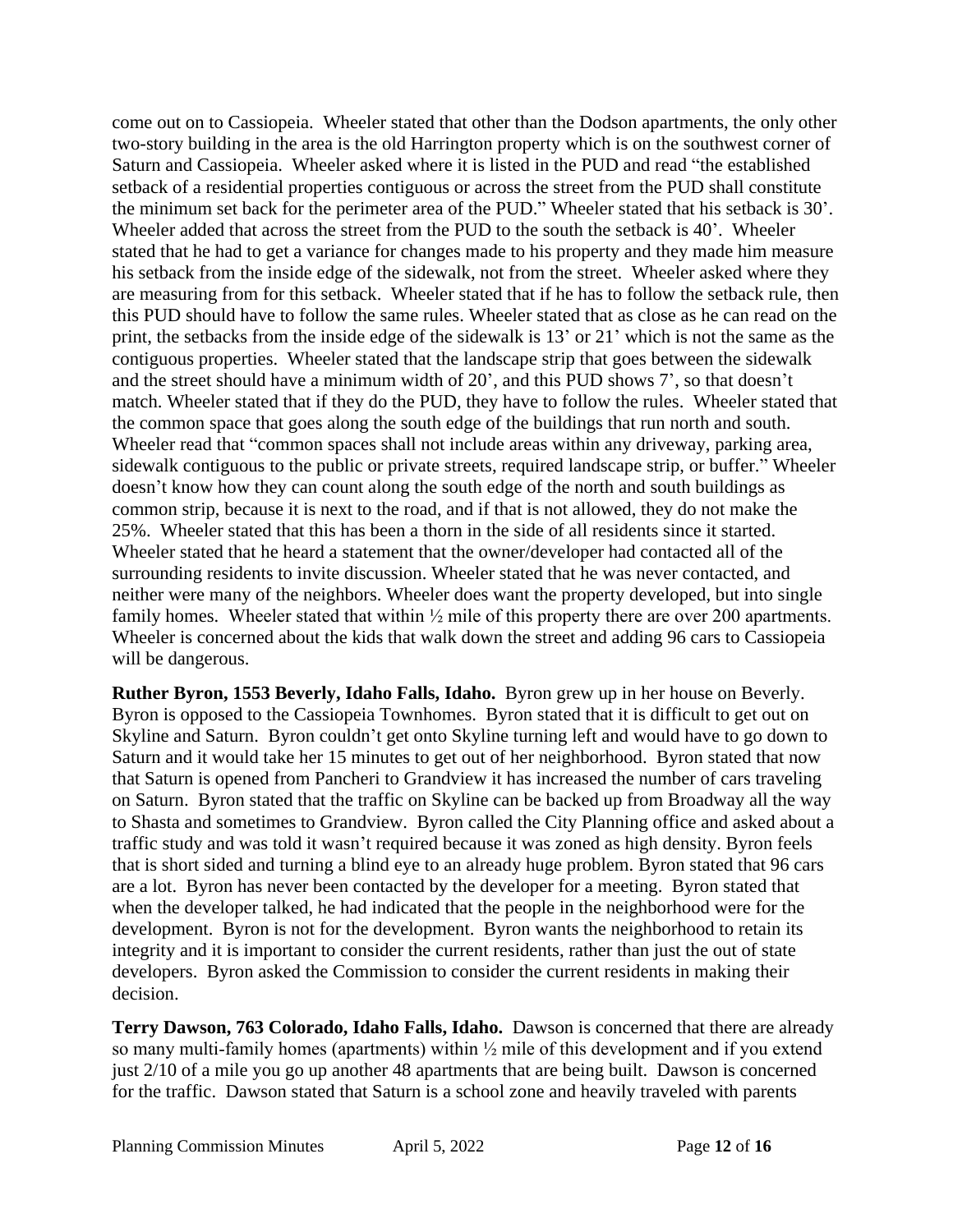picking up children from school. Dawson stated that traffic is backed up from Templeview to Saturn while they are trying to get kids picked up, and another 98 cars in that area will be too many. Dawson is concerned about children's safety.

**Russell Leavitt, 1608 Charlene, Idaho Falls, Idaho**. Leavitt would prefer an R1 single family units be built in this area. Leavitt stated that this is an open area, and it wouldn't impact the traffic as much. Leavitt stated that the area schools are full and not keeping up with the building.

**Lee Mabey, 1563 Cassiopeia, Idaho Falls, Idaho.** Mabey is next to the development on the northwest corner. Mabey is concerned that the development will impact the character of the neighborhood. Mabey agrees with Wheeler's comments on the setbacks not matching the character of the neighborhood. Mabey is concerned with the setbacks along the eastern side of his property. Mabey stated that there is a proposed 7' setback from the west side of his property and that is 18' of his house, and that is not consistent with the other properties in the neighborhood. Mabey feels the 7' setback is insufficient and out of character. Mabey stated that with 48 housing units there will be a substantial amount of traffic adjacent to his home. Mabey would propose that the setback next to his house be increased to 14', and that would give 25' from his house, and that is more consistent with the side yard distances. Mabey proposed to minimize the effects to the surrounding property by the entrance and exit roads being moved to the middle of the development instead of on each end. Mabey wanted to know how tall the wall between the two properties will be and added that the property loses grade quickly so there has been issues there that will need to be taken into account. Mabey has reached out to engineering and has not had a discussion yet. Mabey proposed that the new fence and retaining wall be built on the property line and that the retaining wall maintain the existing credit of his property and that said fence would be a minimum of 6' tall to reduce noise and Mabey would prefer the fence be constructed out of masonry or precast of some sort. Mabey wants to eliminate road noise.

**Applicant: Barry Bane, Connect Engineering, 2295 N. Yellowstone, Suite 6, Idaho Falls, Idaho.** Bane stated that since he has been involved in this current project they have not talked to neighbors. Bane confirmed that there was a previous owner that wanted to rezone this property to R2 and with that developer, Bane went out and knocked doors and talked to people, but that was not for this development. Bane doesn't think that they have ever said they talked to neighbors on this development. Bane agrees that there will be additional traffic. Bane stated that whether this is a PUD or traditional neighborhood, there will be additional traffic, and the PUD only allows 3 more units that what a regular TN without a PUD would propose. Bane stated that they are trying to limit the traffic and accesses to help keep it safer for pedestrians. Bane stated that a traffic impact study was not required. Bane stated that this property is zoned TN, and not R1. Bane stated that the development is considered single family attached homes, and not apartments. The homes are individually platted, zero lot lines, and being sold as single-family homes, which will allow for the middle market that people need right now. Bane stated that they do not feel that this is multi-family. Bane stated that the landscape buffer along the street, there is some confusion. Bane clarified that there is a landscape buffer, which is the 20' landscape buffer, which they are seeking some of a reduction in that buffer. Bane explained that the landscape buffer goes from the edge of the property line out. Bane stated that along City streets there are landscape strips of 7'. Bane continued that the landscape buffer is 20'. Bane stated that setbacks are measured from property line to property line, so from the right of way line to the property line. Bane stated that on the west side they do comply with the landscape buffer of 7' with a fence, and then the setback is from the property line to property line. Bane stated that in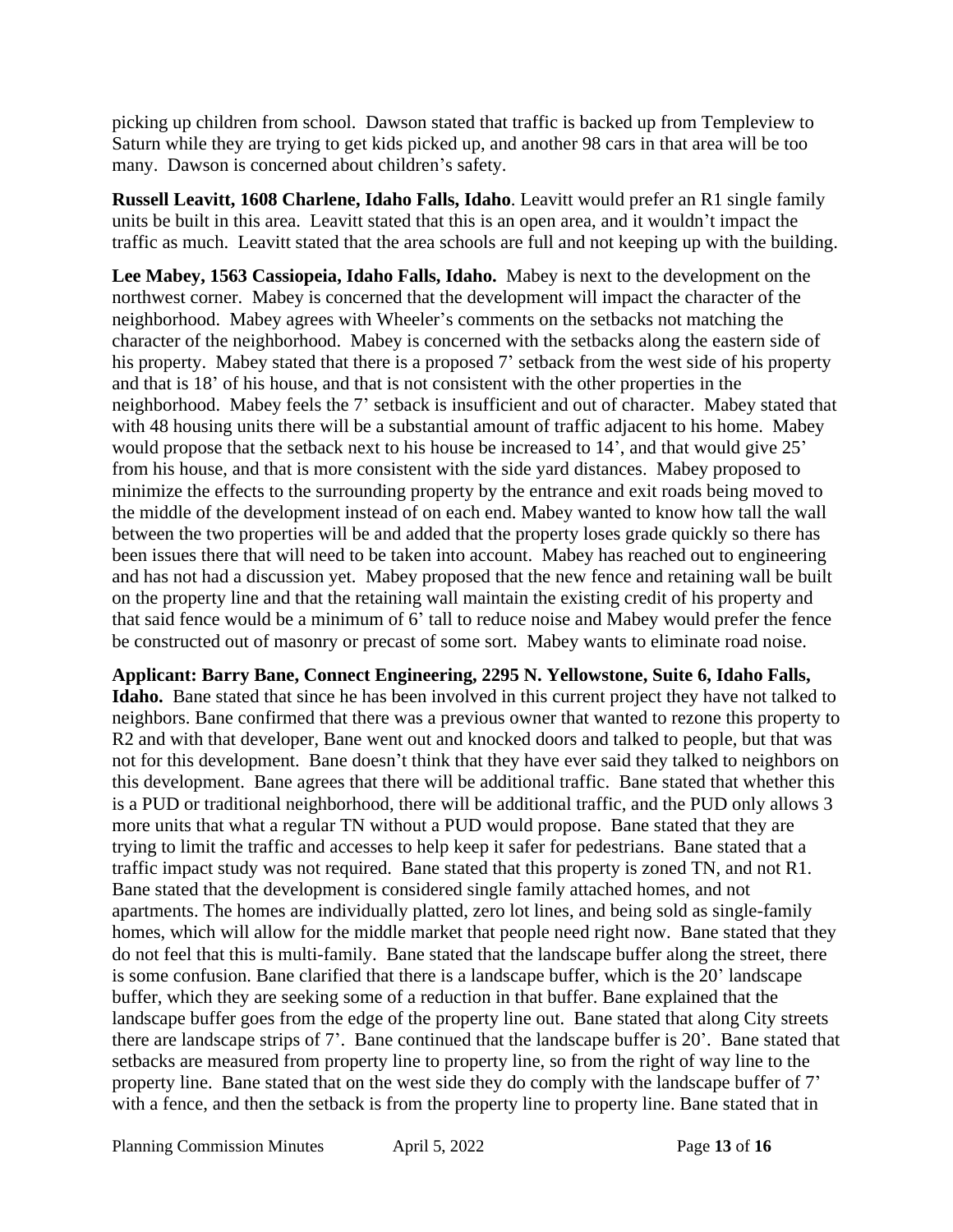essence the setback would be the 26' of road, plus the 7' of landscape buffer. Bane stated that they are complying with both setbacks and buffers. Bane stated that the TN zone has a 20' maximum setback, so they have tried to keep the integrity of the neighborhood by mixing it and offering some 25' which is consistent with some of the housing around. Bane understands the traffic and safety concerns, and they have met with City staff and City engineers and the traffic is going to be there whether this development goes forward or something else is built there. Bane stated that they have met and feels that it helps the pedestrian safety along Cassiopeia.

Dixon asked if the access on the west end could be moved to the middle, so it didn't affect Mr. Mabey's property as much. Bane explained that they cannot do that because of the fire code issue because they can only have 150' spacing to a dead end without an exit, and if they rearranged the access point it would make it over the 150' distance.

Denney closed the public hearing.

Dixon asked staff about the setback and how TN has a maximum set back and how does that reconcile with the fill in and try to match the setback with existing properties on the same street, and which one would control. Beutler stated that the TN setback would control, as even with PUD's the underlying zoning would be the base requirement. Dixon recalls one of the arguments for TN in this location was that the setbacks would need to match the setbacks of the properties that were already on the same street, but now they are saying that there is a maximum set back of 20'. Beutler stated that the TN is the basis to start. Beutler stated that the existing neighborhood was probably constructed with a 30' setback and in 2018 when they revamped the setback, the setback for that zone was reduced to 25' and then there are setbacks for the TN zone which is a varied setback, with a maximum. Beutler stated that in this situation the applicant is trying to marry the existing setbacks with what the TN would require, and that is how they got the varied approach, which staff supports. Dixon asked if there is a requirement for fill in that you match the setback of what is already there. Beutler stated that is the requirement of the PUD. Beutler stated that the way it reads "the setback shall reflect the general standards of the area and character of the neighborhood in which the PUD is located…established setback of properties contiguous or across the street would constitute the minimum setback. Beutler stated that it does want you to look to the neighborhood, but they are trying to maintain the character as well, and maintain the balance between the requirement of TN. Dixon confirmed that there is a conflict between the TN zone and the PUD. Dixon asked how they decide which one makes more sense. Beutler stated that is up to the commission, and the applicant has provided a concept of what they think is trying to meet that standard, and it would be up to the commission to determine if that is appropriate. Dixon confirmed that the setbacks are measured from the curb, and the landscaping strip prior to the sidewalk, plus the sidewalk, plus landscaping strip after the sidewalk to the edge of the property. Beutler stated that setbacks are always measured from the property line to the structure. Beutler stated that the dimensions on the PUD plan are taking from the property line to the building. So if it says 25' then that would be from the property line to the building.

Morrison showed appreciation for French drains. Morrison stated that traffic is never going to get less, always more, and there isn't anything to do about it, and schools are not anything that the City has any control over. Morrison has problems with the parking. Morrison stated that no extra spaces for visitor parking is a problem. Morrison feels that it complicates things to park on the street with plowing in the wintertime, and even though there are 2 car garages, people will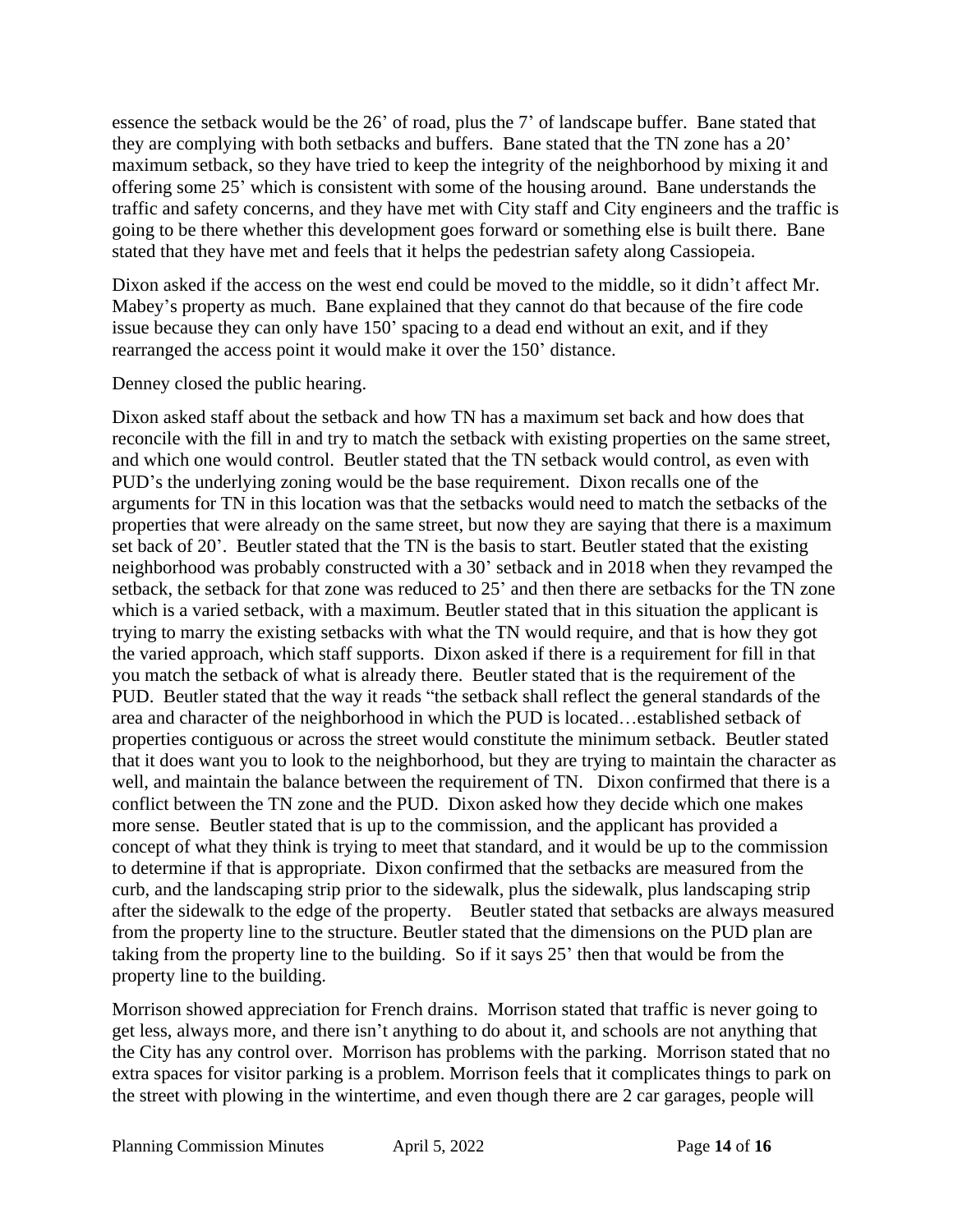tend to park on the street as there are often more cars. Morrison likes the way the buildings look and thinks the project will fit in the neighborhood ok.

Romankiw understands the concerns raised. Romankiw understands the concerns on density, although there is high density near this. Romankiw stated that density on paper is one thing and once things are built, they aren't as bad as what you imagined. Romankiw thinks the development fits well and likes the design and the common space and is in favor.

Dixon went through high density properties in the area including Vega Circle (on a corner, near the interstate); south side of Mountainview; western side of Grandview. Dixon stated that all the higher density is off to the edge, and this property development is more in the middle of the property and in the past, they have talked about putting higher density on the edge, near the arterials and collectors, and lower density in the core. Dixon feels that this is counter. Dixon stated that when Dodson Drive went in, he wasn't concerned because it was 100' off of Saturn, and also it was next to the higher density to the south (trailer court), and it was on the edge of the neighborhood. Dixon stated that this development is in the core and surrounded by a lot of single family residential. Dixon feels that this is a difference that needs to be considered on the higher density in the core of residential, rather than on the edge. Dixon stated that avoiding traffic on Lola is a good decision on this development. Dixon stated that coming off of Cassiopeia does address Lola, and Cassiopeia has major roads on either end. Dixon is not concerned with the straight street, because the access is int eh middle, so they won't go far if they are going west or east. Dixon stated that when they approved the development on Jennie Lee Drive that is behind the tire store, on the east side where they were up against existing single family, they made a point of making a drive lane, then guest parking to give an additional set back to minimize the impact on existing single family. Dixon stated that in this case, you are coming up a hill, and even though these are two story and the ones on Jennie Lee were two story, going up the hill will help with the setback, because most of this development will be lower than the houses to the west. Dixon likes the interior landscaping with the center walking isles. Dixon feels this is a good concept but does have a problem with no guest parking. Dixon feels people fill half of their 2-car garage so they only have parking for one car and the other one would be parked somewhere else because there is no driveway. Dixon asked if there is a standard for guest parking in PUD, but he would like to see that addressed in the future. Dixon stated that based on the proposal, he feels like it is more density that they should have in the core, but they are meeting all the requirements, and he can't see a reason to vote against the development. Beutler stated that he ran numbers on the parking. Beutler confirmed there is no requirement for guest parking, and they are required two spaces per unit which is being met. Beutler stated that doing the bungalow court design actually frees up a lot of on street parking on Lola and Cassiopeia. Beutler stated that figured out that they can park on Cassiopeia on the north side 22 cars on street, on Lola 11 cars on street, and Cassiopeia on the other side it would be less than the 22, but there would be some on street parking available.

Morrison says if we look in a year from now the street will be packed solid with cars.

**Morrison moved to recommend to the Mayor and City Council approval of the Planned Unit Development for Cassiopeia Town Homes, as presented, Romankiw seconded the motion. Denney called for roll call: Dixon, yes; Morrison, yes; Romankiw, yes. The motion passed unanimously.**